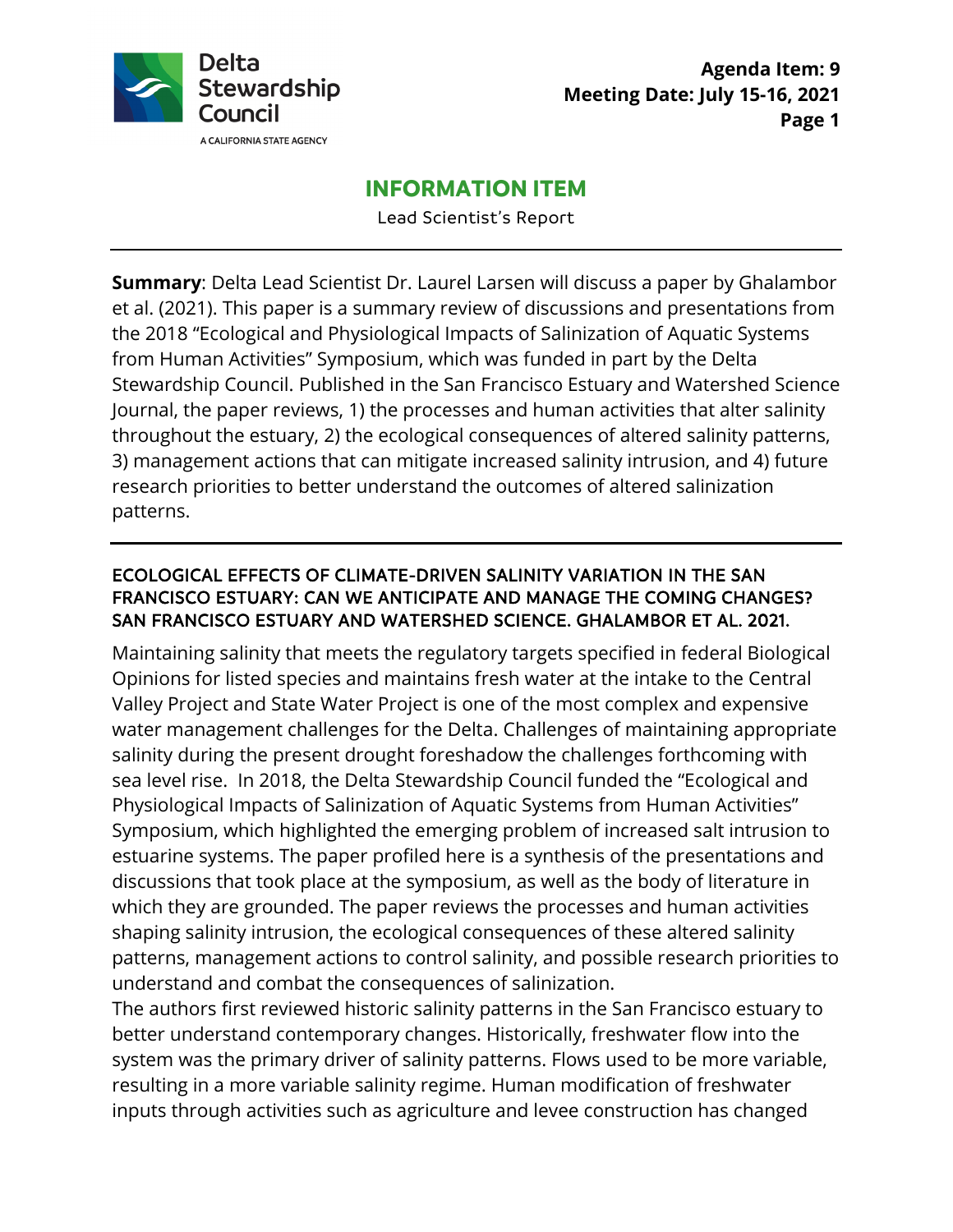those historic patterns by altering the amount and timing of freshwater flow. Climate change will also compound these effects. For example, climate change induced sea level rise will bring high-salinity water further inland and shifting precipitation and snowmelt patterns will change the timing and volume of freshwater inflow. Already, contemporary sea level rise has shifted the salinity associated with particular inflow volumes to higher levels than historically.

The paper also reviews the ecological consequences of salinity intrusion into the estuary. For instance, many coastal and estuarine organisms must regulate their internal salt concentrations to survive, and many are adapted to a specific range of salinity levels. As salinity changes in the estuary, species that cannot move to more favorable habitat, acclimate, or adapt will be at a disadvantage. For example, while the endangered Delta Smelt may be able to survive at higher salinities, they show reduced overall body condition when compared to individuals living in low salinities. Increased salinity will also negatively affect aquatic plants, some of which form the foundation of the estuary food chain. This may result in a domino effect that reaches other species.

While regulations and water diversion structures are currently in place to aid salinity management, the authors identify additional management options that could help regulate salinity into the future. For example, they suggest that future restoration projects be designed to mitigate changing salinity due to factors such as flooding or sea level rise. Further details about suggested management options can be found in ["How to Respond? An Introduction to Current Bay–Delta Natural](https://escholarship.org/uc/item/89k39485)  [Resources Management Options.](https://escholarship.org/uc/item/89k39485)"

The paper ends with a discussion of research priorities that would increase our understanding of salinity impacts. First, the authors suggest investing in improvements to physical models, particularly those that integrate different management and climate change scenarios. Next, the authors recommend prioritizing studies aimed at understanding the ecological and biological responses to increased salinity. They propose research that combines lab and field studies should take precedence over field-only or lab-only work. Lastly, the authors recommend that water-management projects such as reoperation of the Delta Cross Channel, novel operations of the Suisun Marsh salinity gates, or use of the salinity barrier at False River be leveraged as scientific experiments, with adaptable goals that can evolve with the science. This approach will not only advance management goals but also advance the science of management so we can design better actions for the future.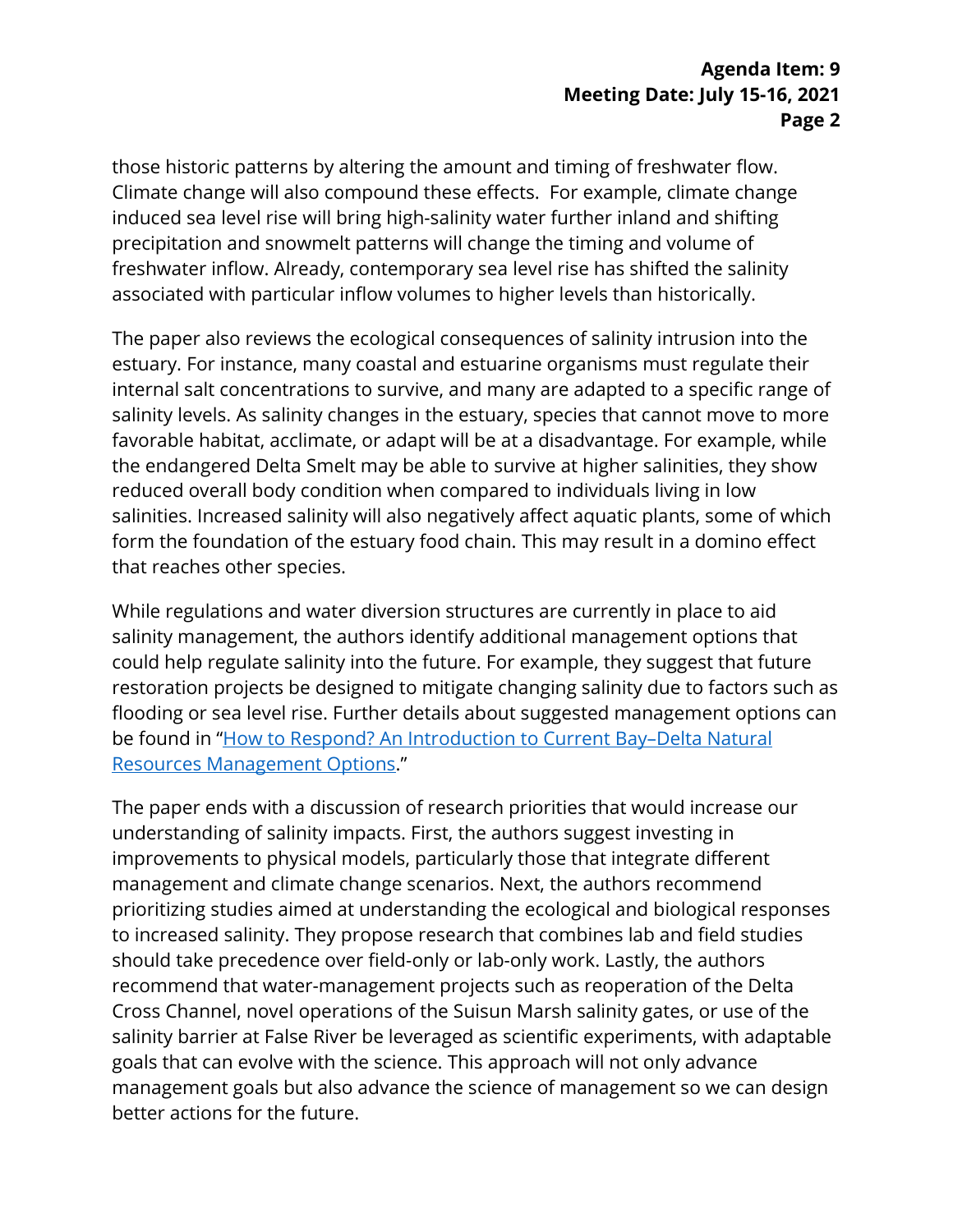## **Agenda Item: 9 Meeting Date: July 15-16, 2021 Page 3**

This paper is particularly relevant to the Delta Adapts initiative, as it suggests modeling needs associated with forecasting salinity changes, possible strategies for adapting to increasing levels of salinity, and approaches for assessing the vulnerability of Delta fishes. It is also relevant to Chapters 4 and 6 of the Delta Plan, which focuses on the improvement of water quality to protect human health and the environment, and salinity management to maintain a healthy water supply. The research priorities suggested are additionally relevant to Chapter 4 of the Delta Science Plan, which focuses on supporting effective decision-making through science-based adaptive management and decision support tools.

## RECENT ACTIVITIES

#### Delta Lead Scientist "Ask Me Anything" Office Hours Series

The Delta Lead Scientist "Ask Me Anything" (AMA) office hour sessions, held monthly on Instagram Live (@deltastewardshipcouncil), serve to spread awareness of the Delta Science Program and its activities, as well as provide a regular forum for engagement with the Delta science community. In July, the Delta Lead Scientist continued a discussion on science funding that was initiated in the June session. The July session focused on highlighting specific projects funded through the Delta Science Program's PSN. It was co-hosted by one of the principal investigators funded through the 2021 Delta Science Solicitation.

#### Science Actions Workshop

The Science Action Agenda (SAA) constitutes a key part of the Delta Science Strategy, together with the Delta Science Plan and State of Bay-Delta Science. Collaboratively developed across a spectrum of stakeholders, the four-year SAA document defines key science actions associated with priority management needs and establishes priorities for within- and cross-agency science funding. Development of the 2022-2026 SAA is underway. As part of the update process, the Delta Science Program hosted a virtual workshop July 13-14, 2021. The goal of the workshop was to identify science actions that responded to six pressing [management needs.](https://scienceactionagenda.deltacouncil.ca.gov/pdf/2021-05-26-saa-draft-management-needs.pdf) The management needs built off of the collaboratively developed list of [65 top management questions for the](https://scienceactionagenda.deltacouncil.ca.gov/pdf/2021-1-13-mqs-tops-questions-list.pdf) Delta (from 2020) and the [2017-2021 SAA progress summary,](https://scienceactionagenda.deltacouncil.ca.gov/pdf/SAA-Progress-Summary.pdf) providing a framework for science funding for the Delta Stewardship Council and its partners. Breakout sessions at the workshop allowed for focused and collaborative discussion of science actions for each of the six Management Needs. Over 90 scientists, managers, planners, engineers, and more registered for the workshop. The identification of science actions was the final component needed for the update to the SAA for 2022-2026. In the coming